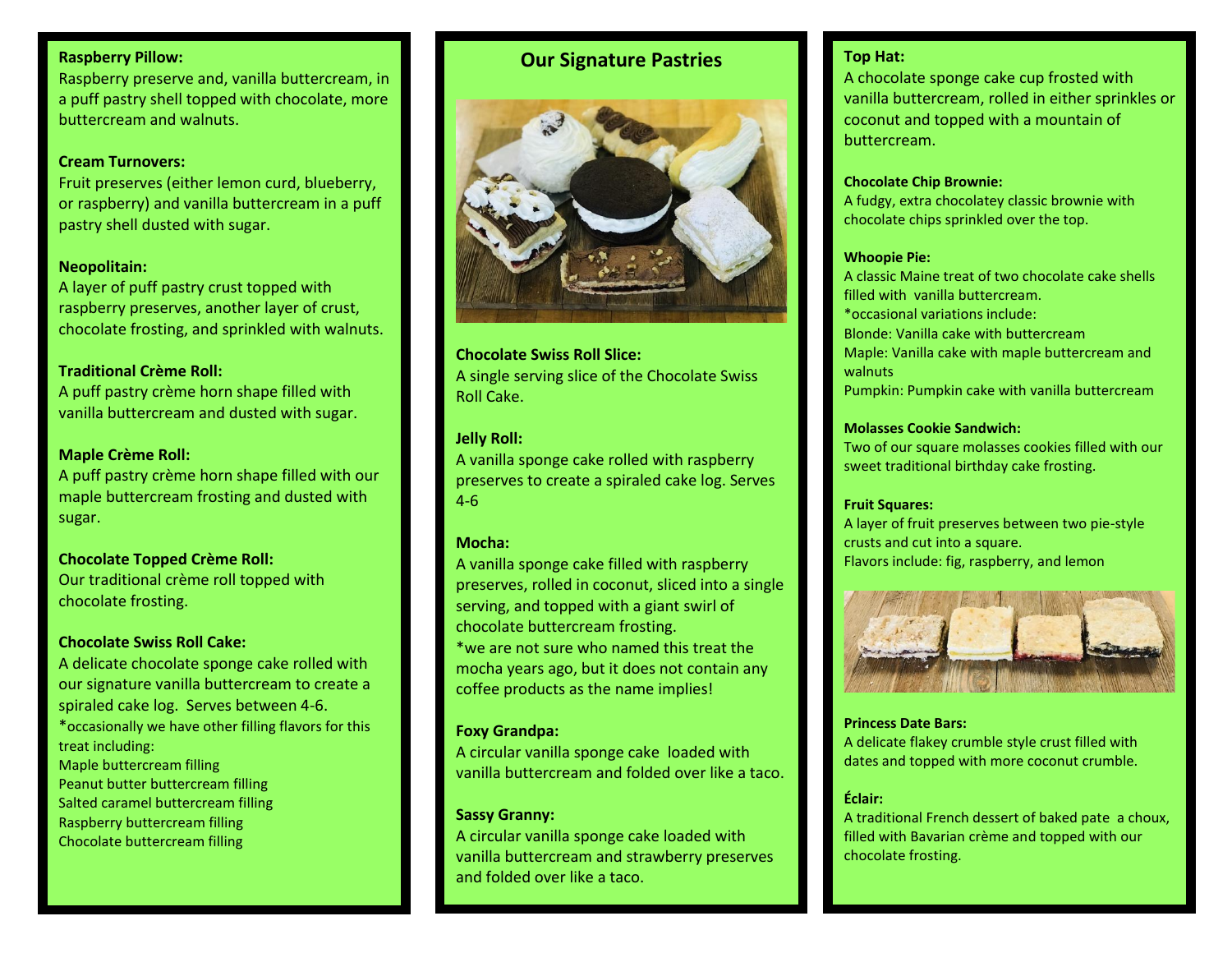# **Breads**

### **Available throughout the week:**

White Loaf Wheat Loaf English Toasting Loaf Oatmeal Loaf Cinnamon Raisin Loaf Vienna Loaf

## **Sandwich Breads Available Upon Order:**

French Baguette Pullman Loaf Mini Loaf Pumpernickle Loaf Marble Rye Loaf Focaccia Hamburger Rolls Sub Rolls (12" or 6") Hot Dog Rolls Slider Rolls Brioche Sandwich Rolls Kaiser Rolls Onion Kaiser Rolls Irish Soda

### **Dinner Rolls Available Upon Order:**

Vienna Rolls (finger rolls, great for mini sandwiches) Crusty Rolls Snowflake Rolls Pan Rolls (pull-apart) Wheat Rolls Cinnamon Walnut Rolls Baking Soda Biscuits



# **Breakfast Items**

**Muffins** (selections may vary depending on availability of ingredients!): Chocolate chip Blueberry Cranberry orange walnut

**Scones** (made to order): Maple Walnut Cherry Chocolate Chocolate Chip Almond Coconut Chocolate Lemon Poppy

### **Glazed Cinnamon Twist**

### **Old Fashioned Turnover** (hand

pies): Apple Lemon Blueberry Strawberry Raspberry

**Cinnamon Coffee Roll with Glaze** (made to order)

**Cinnamon Coffee Roll with Cream Cheese Frosting** (made to order)

**Cinnamon Walnut Braid with Glaze (**made to order)

**Fruit Filled Coffee Roll** (made to order)**:** Blueberry

Lemon Raspberry Apple

## **Pies**

All pies are available in either a 6" or 9" size.

## **Meat Pies**



Chicken Pot Pie (Available EVERY Thursday year-round)

Pork Pie (Available during Thanksgiving and Christmas only)

**Cream Pies** (made-to-order):

Coconut Cream Chocolate Cream

## **Lemon Meringue Pie**

**Fruit Pies** (made-to-order, available with lattice top or traditional top)

Apple **Blueberry** Cherry Strawberry Rhubarb Mince (dependent on availability of filling)